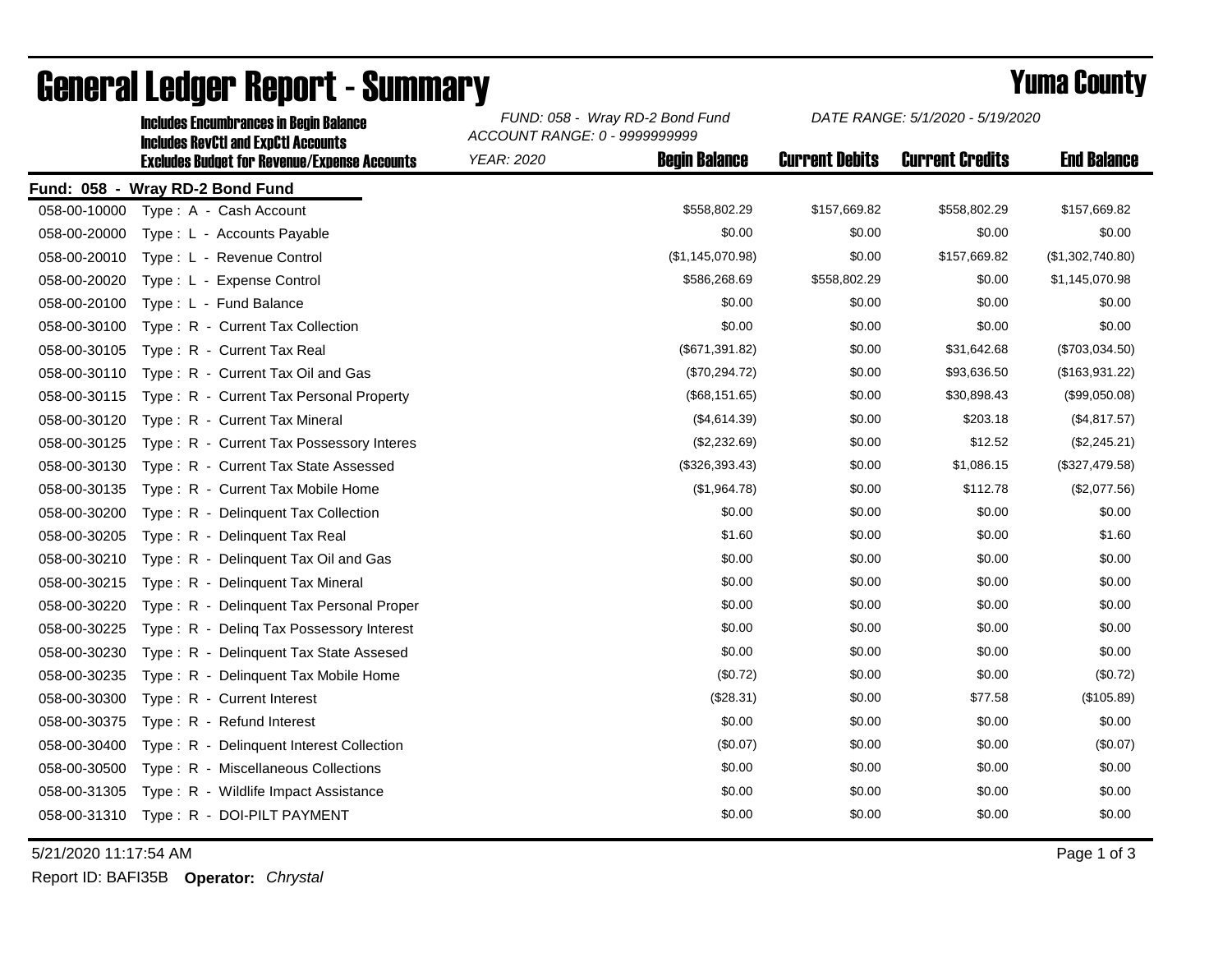|                                 | <b>Includes Encumbrances in Begin Balance</b><br><b>Includes RevCtI and ExpCtI Accounts</b><br><b>Excludes Budget for Revenue/Expense Accounts</b> |                                         | FUND: 058 - Wray RD-2 Bond Fund<br>ACCOUNT RANGE: 0 - 9999999999 |                             | DATE RANGE: 5/1/2020 - 5/19/2020 |                       |              |                                  |                    |
|---------------------------------|----------------------------------------------------------------------------------------------------------------------------------------------------|-----------------------------------------|------------------------------------------------------------------|-----------------------------|----------------------------------|-----------------------|--------------|----------------------------------|--------------------|
|                                 |                                                                                                                                                    |                                         | <b>YEAR: 2020</b>                                                |                             | <b>Begin Balance</b>             | <b>Current Debits</b> |              | <b>Current Credits</b>           | <b>End Balance</b> |
| Fund: 058 - Wray RD-2 Bond Fund |                                                                                                                                                    |                                         |                                                                  |                             |                                  |                       |              |                                  |                    |
| 058-00-32100                    |                                                                                                                                                    | Type: R - Transfers In                  |                                                                  |                             | \$0.00                           |                       | \$0.00       | \$0.00                           | \$0.00             |
| 058-00-33000                    |                                                                                                                                                    | Type: R - Auto Tax B Collection         |                                                                  |                             | \$0.00                           |                       | \$0.00       | \$0.00                           | \$0.00             |
| 058-00-33100                    |                                                                                                                                                    | Type: $R -$ Auto Tax A & F Collection   |                                                                  |                             | \$0.00                           |                       | \$0.00       | \$0.00                           | \$0.00             |
| 058-00-49401                    |                                                                                                                                                    | Type: X - Transfer Out                  |                                                                  |                             | \$0.00                           |                       | \$0.00       | \$0.00                           | \$0.00             |
| 058-00-49500                    |                                                                                                                                                    | Type: X - Checks Written / ACH Transfer |                                                                  |                             | \$586,268,69                     |                       | \$558,802.29 | \$0.00                           | \$1,145,070.98     |
|                                 |                                                                                                                                                    |                                         | Fund: 058 - Wray RD-2 Bond Fund                                  | Totals :                    | (\$558,802.29)                   | \$1,275,274.40        |              | \$874.141.93                     | (\$157,669.82)     |
|                                 |                                                                                                                                                    | <b>Total Fund Revenues:</b>             | \$157.669.82                                                     | <b>Total Fund Expenses:</b> |                                  | \$558.802.29          |              | <b>Net Revenue Over Expense:</b> | (\$401, 132.47)    |

## General Ledger Report - Summary **Example 2018** Yuma County